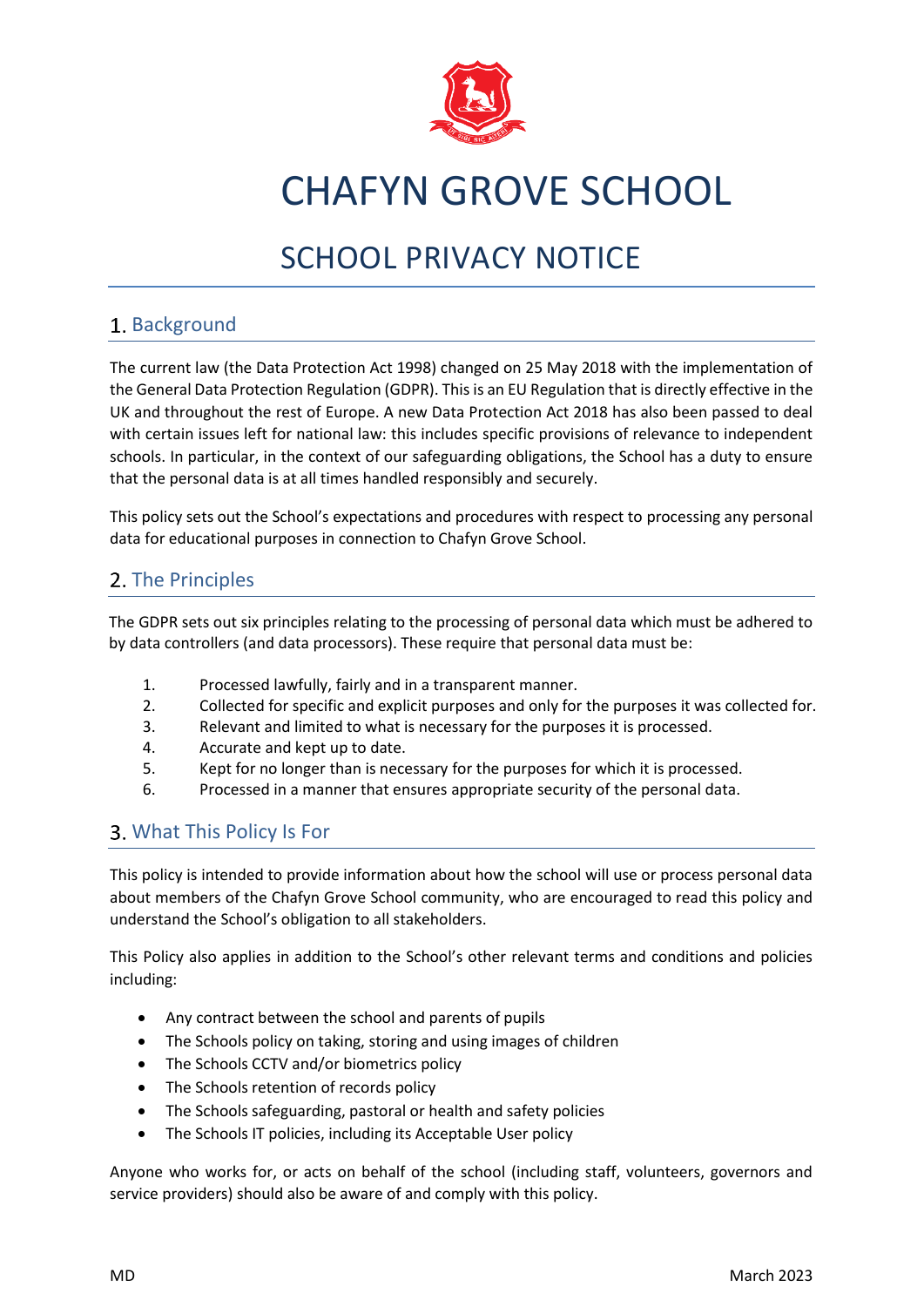## 4. Responsibility for Data Protection

The Governing Body has appointed a Data Protection Officer (DPO), who will endeavour to ensure that all personal data is processed in compliance with this policy and the principles of the GDPR. Any questions about the operation of this policy or any concerns that the policy has not been followed should be referred in the first instance to the Bursar.

#### **5. Data Retention**

The school will retain personal data securely and only in line with how long it is necessary to keep for a legitimate and lawful reason. Typically, the legal recommendation for how long to keep pupil files is up to 7 years following departure from the school. However, incident reports and safeguarding files will need to be kept indefinitely, in accordance with specific legal requirements.

If you have any specific queries about how this policy is applied, or wish to request that personal data that you no longer believe to be relevant is considered or erasure, please contact the Bursar. However, please bear in mind, that the school may have lawful and necessary reasons to hold on to some data.

#### **6. Lawful Grounds For Data Processing**

In order to carry out its ordinary duties to all members of the school community, the school may process a wide range of personal data about individuals as part of its daily operation. Some of these activities the school will need to carry out in order to fulfil its legal rights, duties or obligations for current and prospective parents of pupils.

Other uses of personal data will be made in accordance with the schools legitimate interests, or the legitimate interest of another, provided that these are not outweighed by the impact on individuals and provided it does not involve special or sensitive types of data.

The school expects that the following uses may fall within that category of it's "**legitimate interests"**:

- For the purposes of pupil admission (and to confirm the identity of prospective pupils and their parents).
- To provide education services, including musical education, physical training or spiritual development, and extra-curricular activities to pupils, and monitoring pupils' progress and educational needs.
- Maintaining relationships with alumni and the school community, including direct marketing or fundraising activity through the School or FCGS.
- For the purposes of donor due diligence, and to confirm the identity of prospective donors and their background.
- For the purposes of management planning and forecasting, research and statistical analysis, including that imposed or provided for by law (such as diversity or gender pay gap analysis and taxation records).
- To enable relevant authorities to monitor the school's performance and to intervene or assist with incidents as appropriate.
- To give and receive information and references about past, current and prospective pupils, including relating to outstanding fees or payment history, to/from any educational institution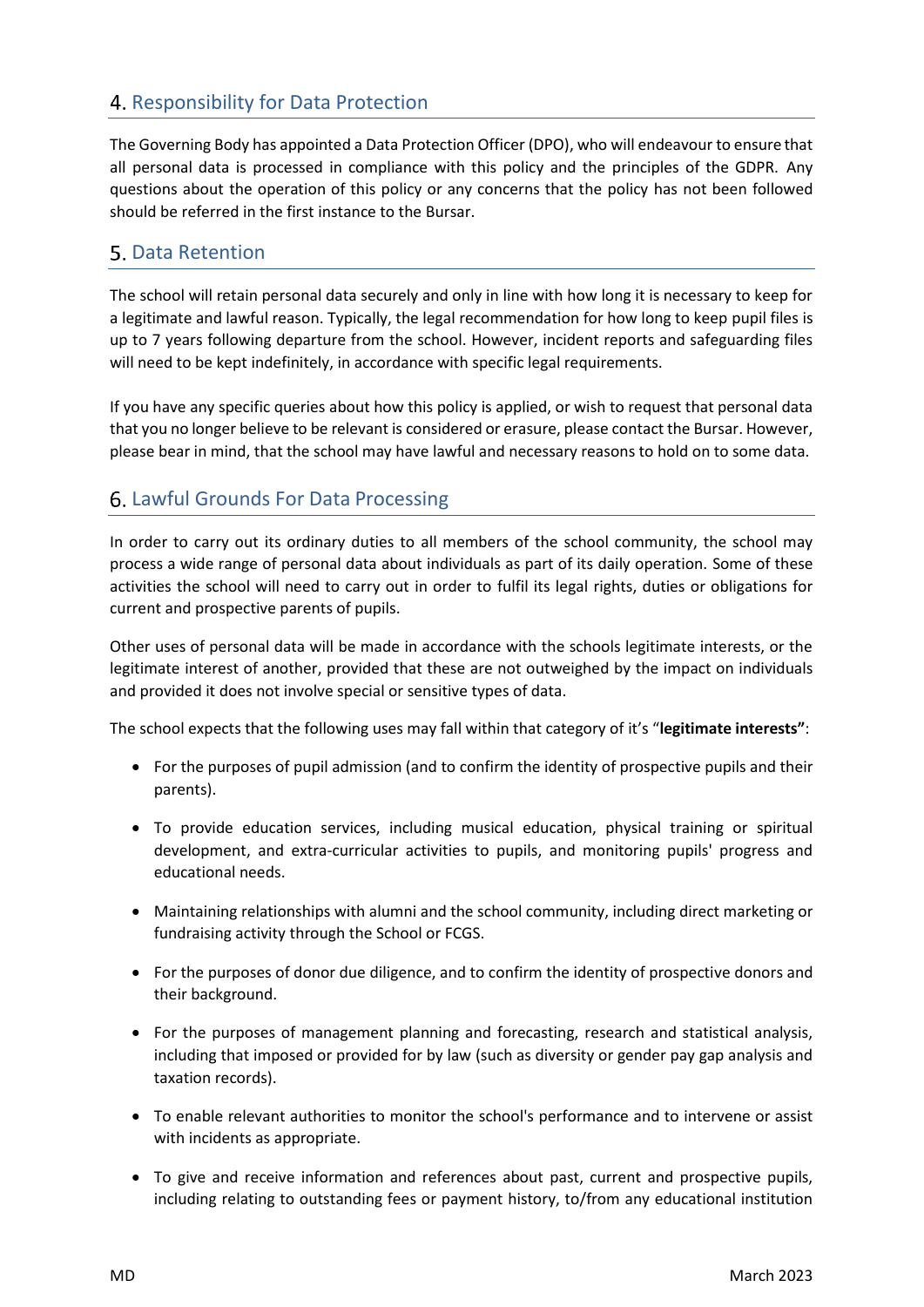that the pupil attended or where it is proposed they attend; and to provide references to potential employers of past pupils;.

- To enable pupils to take part in national or other assessments, and to publish the results of public examinations or other achievements of pupils of the school.
- To safeguard pupils' welfare and provide appropriate pastoral care.
- To monitor (as appropriate) use of the school's IT and communications systems in accordance with the school's IT acceptable use policy.
- To make use of photographic images of pupils in school publications, on the school website and (where appropriate) on the school's social media channels in accordance with the school's policy on taking, storing and using images of children.
- For security purposes, including CCTV in accordance with the school's CCTV policy.
- Where otherwise reasonably necessary for the school's purposes, including to obtain appropriate professional advice and insurance for the school. In addition, the school may need to process special category personal data (concerning health, ethnicity, religion, biometrics, etc) or criminal records information (such as when carrying out DBS checks) in accordance with rights or duties imposed on it by law, including as regards safeguarding and employment, or from time to time by explicit consent where required. These reasons may include:
	- a) To safeguard pupils' welfare and provide appropriate pastoral (and where necessary, medical) care, and to take appropriate action in the event of an emergency, incident or accident, including by disclosing details of an individual's medical condition where it is in the individual's interests to do so: for example medical advice, social services, insurance purposes or to organisers of school trips.
	- b) To provide educational services in the context of any special educational needs of a pupil.
	- c) To run any of its systems that operate on biometric data.
	- d) For legal and regulatory purposes (for example child protection, diversity monitoring and health and safety) and to comply with its legal obligations and duties of care.

#### Types Of Personal Data Processed By The School

This will include by way of example:

- a) names, addresses, telephone numbers, e-mail addresses and other contact details;
- b) car details (about those who use our car parking facilities);
- c) biometric information, which will be collected and used by the school;
- d) bank details and other financial information, e.g. about parents who pay fees to the school;
- e) past, present and prospective pupils' academic, disciplinary, admissions and attendance records (including information about any special needs), and examination scripts and marks;
- f) where appropriate, information about individuals' health, and contact details for their next of kin;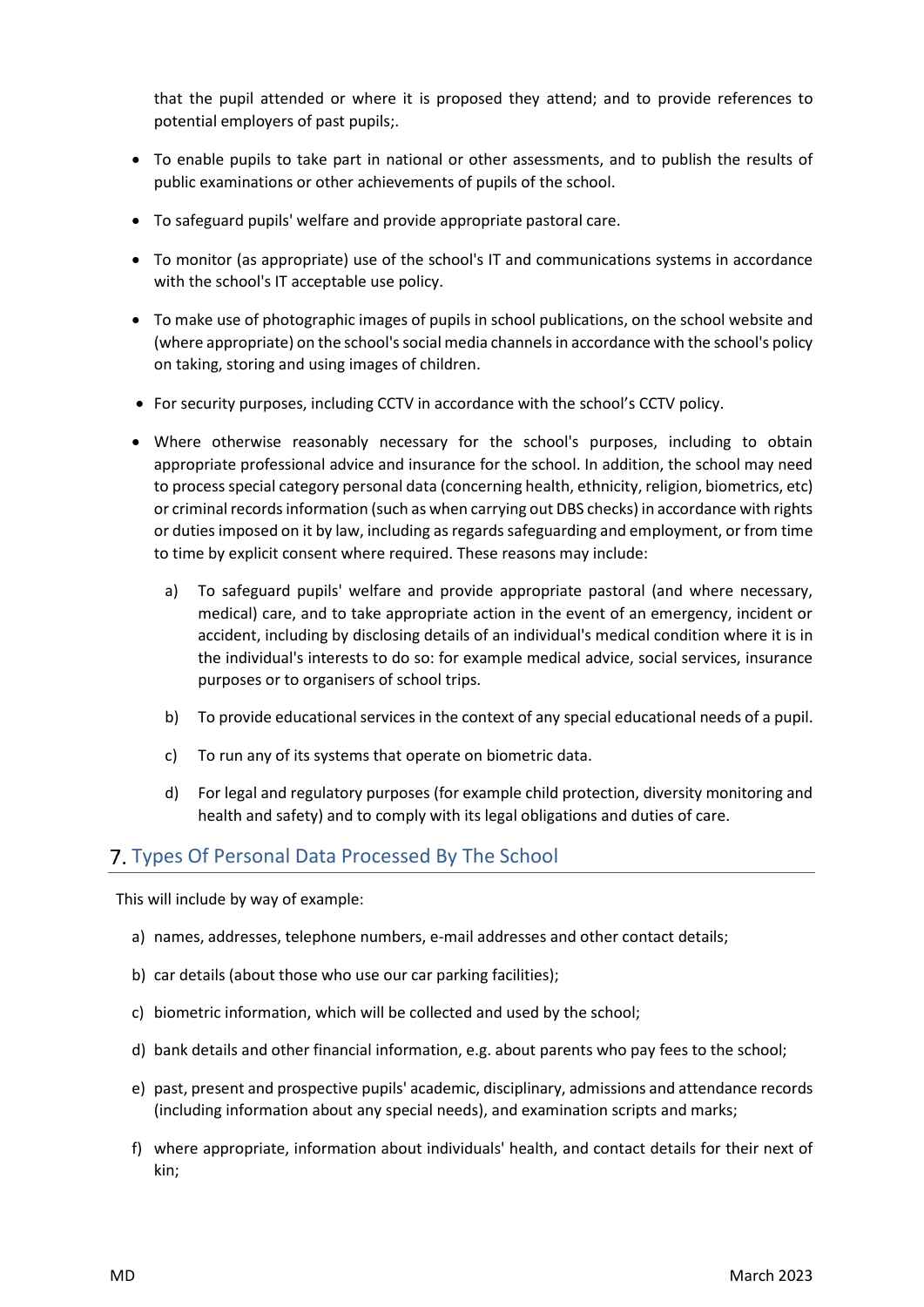- g) references given or received by the school from previous educational establishments and/or other professionals or organisations working with pupils and staff; and
- h) images of pupils (and occasionally other individuals) engaging in school activities, and images captured by the school's CCTV system (in accordance with the school's policy on taking, storing and using images of children);

#### Access To Personal Data And Who The School Shares It With

Occasionally, the school will need to share personal information relating to its community with third parties, such as professional advisers (lawyers, debt collection agencies and accountants) or relevant authorities (HMRC, police or the local authority). For the most part, personal data collected by the school will remain within the school, and will be processed by appropriate individuals only in accordance with access protocols (i.e. on a 'need to know' basis). Particularly strict rules of access apply in the context of:

- medical records [held and accessed only by the school doctor and appropriate medical staff under his/her supervision, or otherwise in accordance with express consent]; and
- pastoral or safeguarding files.

However, a certain amount of any SEN pupil's relevant information will need to be provided to staff more widely in the context of providing the necessary care and education that the pupil requires. Staff, pupils and parents are reminded that the school is under duties imposed by law and statutory guidance (including Keeping Children Safe in Education) to record or report incidents and concerns that arise or are reported to it, in some cases regardless of whether they are proven, if they meet a certain threshold of seriousness in their nature or regularity. This may include file notes on personnel or safeguarding files, and in some cases referrals to relevant authorities such as the LADO or police. For further information about this, please view the school's Safeguarding Policy.

Finally, in accordance with Data Protection Law, some of the school's processing activity is carried out on its behalf by third parties, such as IT systems, web developers or cloud storage providers. This is always subject to contractual assurances that personal data will be kept securely and only in accordance with the school's specific directions.

#### **9. How The School Collects Data**

Generally, the school receives personal data from the individual directly (including, in the case of pupils, from their parents). This may be via a form, or simply in the ordinary course of interaction or communication (such as email or written assessments).

However, in some cases personal data may be supplied by third parties (for example from another school, or other professionals or authorities working with that individual); or collected from publicly available resources.

#### 10. Rights Of Individuals

In addition to the School's responsibilities when processing personal data, individuals have certain specific rights, perhaps most significantly that of access to their personal data held by a data controll er (i.e. the School). This is known as the 'subject access right' (or the right to make 'subject access requests').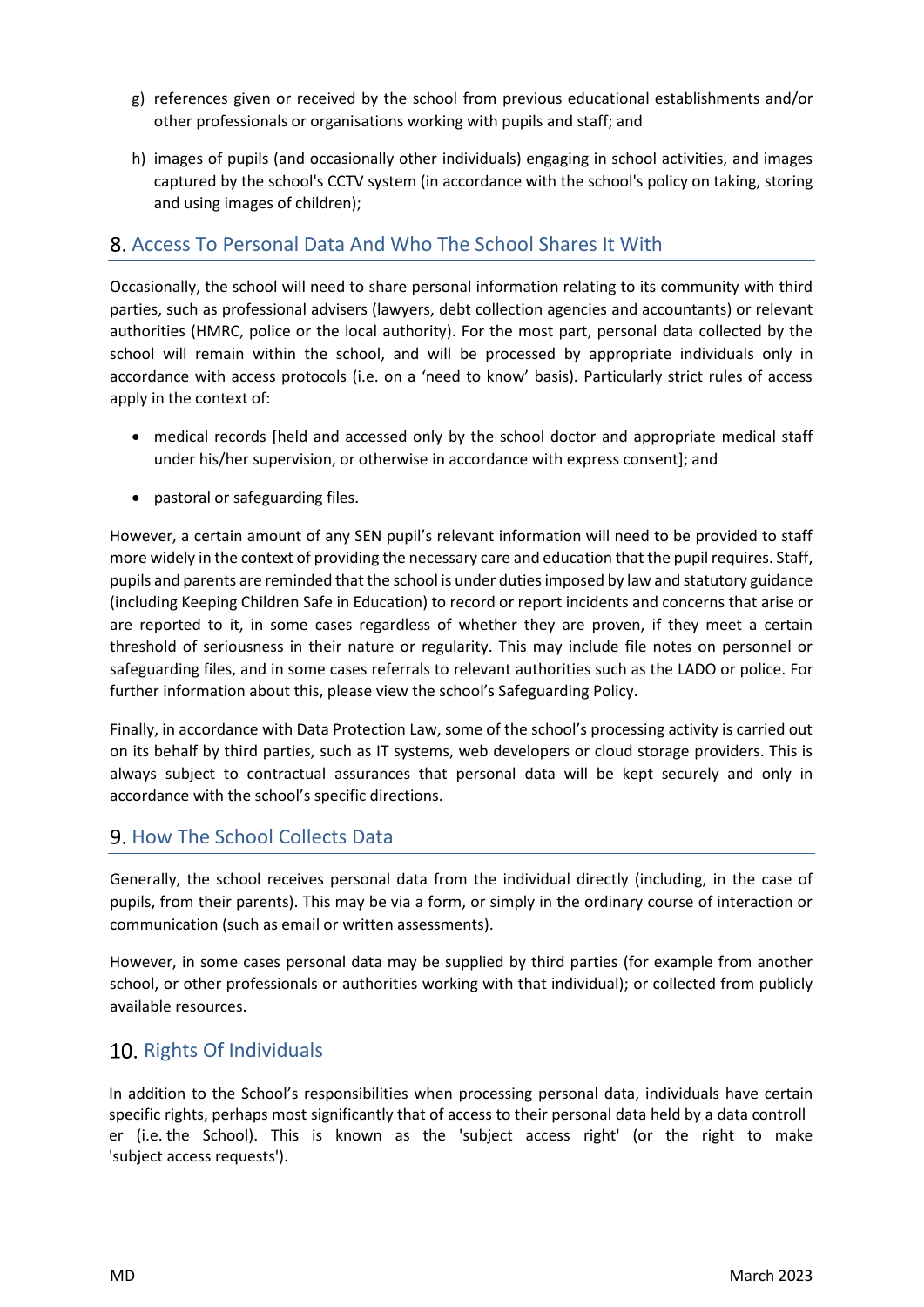The school will endeavour to respond to any such written requests as soon as is reasonably practicable and in any event within statutory time-limits, which is one month in the case of requests for access to information. The school will be better able to respond quickly to smaller, targeted requests for information. If the request is manifestly excessive or similar to previous requests, the school may ask you to reconsider or charge a proportionate fee, but only where Data Protection Law allows it.

You should be aware that certain data is exempt from the right of access. This may include information which identifies other individuals, or information which is subject to legal professional privilege. The school is also not required to disclose any pupil examination scripts (though examiners' comments may fall to be disclosed), nor any confidential reference given by the school for the purposes of the education, training or employment of any individual.

Individuals have legal rights to:

- Access your personal information and certain other supplementary information that this Privacy Notice is already designed to address.
- Require us to correct any mistakes in your information which we hold.
- Require the erasure of personal information concerning you in certain situations.
- Receive the personal information concerning you which you have provided to us, in a structured, commonly used and machine-readable format and have the right to transmit that information to a third party in certain situations.
- Object at any time to processing of personal information concerning you for direct marketing.
- Object to decisions being taken by automated means which produce legal effects concerning you or similarly significantly affect you.
- Object in certain other situations to our continued processing of your personal information, for example, where we process personal information on the basis of 'legitimate interest'.
- Otherwise restrict our processing of your personal information in certain circumstances.

For further information on each of those rights, including the circumstances in which they apply, see the Guidance from the UK Information Commissioner's Office (ICO) on individuals' rights under the General Data Protection Regulation.

If you would like to exercise any of these rights, please:

- 1. Contact our Data Protection Officer.
- 2. Let us have enough information to identify you.
- 3. Let us have proof of your identity and address (a copy of your driving licence or passport and a recent utility or credit card bill).
- 4. Let us know the information to which your request relates including dates or sources of information. In some circumstances, we may need a pupil's authorisation to respond to a request for information about them by a parent (please see below).
- 5. If you would like to unsubscribe from any marketing communications you receive from us, please contact our DPO. It may take up to five working days during term time for any changes to be implemented. Until that point, our continued use of your information will be lawful.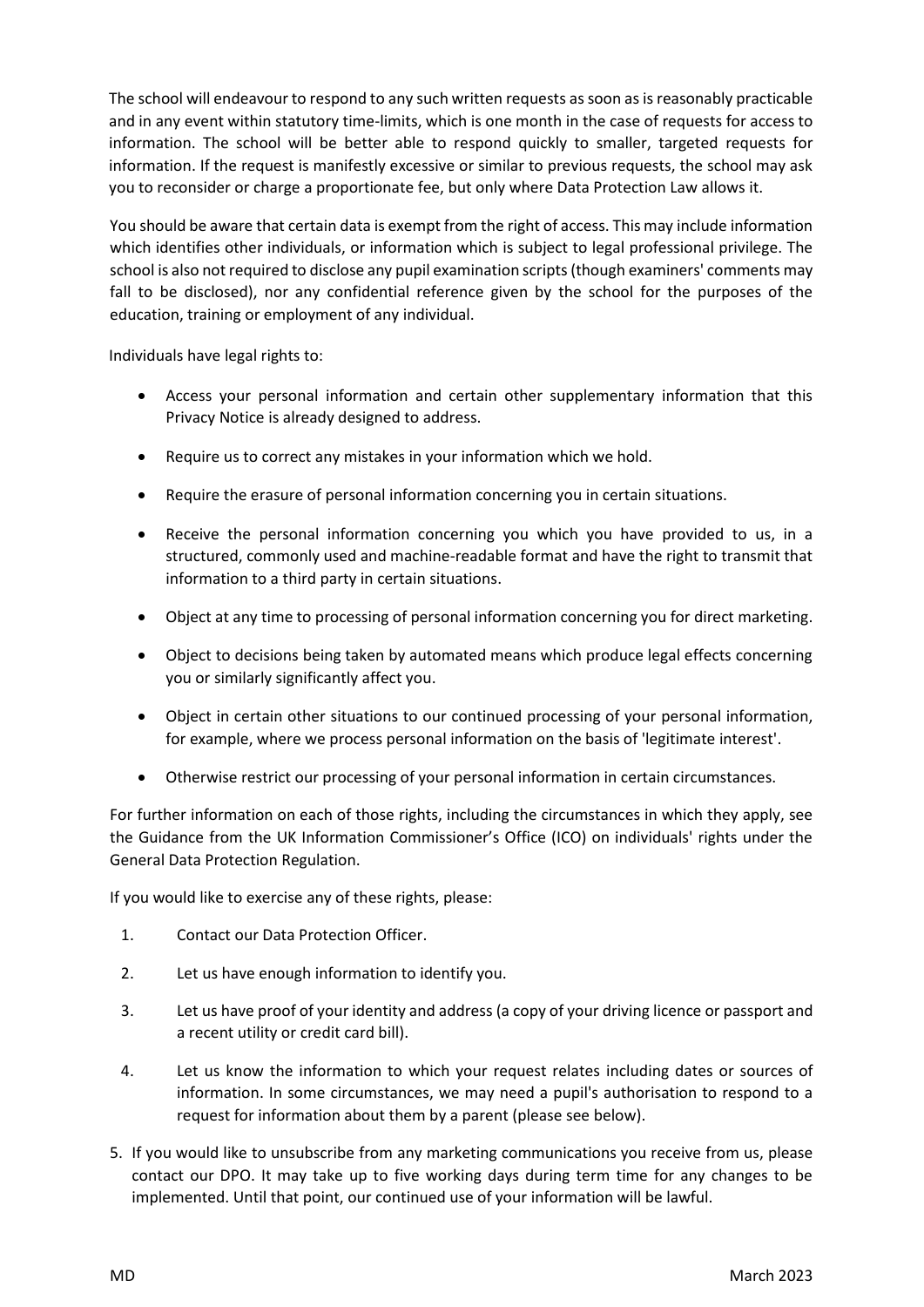## 11. Pupil Requests

Pupils can make subject access requests for their own personal data, provided that, in the reasonable opinion of the school, they have sufficient maturity to understand the request they are making (see section Whose Rights below).

Indeed, while a person with parental responsibility will generally be entitled to make a subject access request on behalf of younger pupils, the information in question is always considered to be the child's at law.

A pupil of any age may ask a parent or other representative to make a subject access request on his/her behalf. Moreover (if of sufficient age) their consent or authority may need to be sought by the parent making such a request.

Pupils aged 13 and above are generally assumed to have this level of maturity, although this will depend on both the child and the personal data requested, including any relevant circumstances at home. All information requests from, or on behalf of, pupils – whether made under subject access or simply as an incidental request – will therefore be considered on a case by case basis.

#### 12. Consent

The rights under Data Protection Law belong to the individual to whom the data relates. However, the school will often rely on parental consent to process personal data relating to pupils (if consent is required) unless, given the nature of the processing in question, and the pupil's age and understanding, it is more appropriate to rely on the pupil's consent.

Parents should be aware that in such situations they may not be consulted, depending on the interests of the child, the parents' rights at law or under their contract, and all the circumstances.

In general, the school will assume that pupils' consent is not required for ordinary disclosure of their personal data to their parents, e.g. for the purposes of keeping parents informed about the pupil's activities, progress and behaviour, and in the interests of the pupil's welfare, unless, in the school's opinion, there is a good reason to do otherwise.

However, where a pupil seeks to raise concerns confidentially with a member of staff and expressly withholds their agreement to their personal data being disclosed to their parents, the school may be under an obligation to maintain confidentiality unless, in the school's opinion, there is a good reason to do otherwise; for example, where the school believes disclosure will be in the best interests of the pupil or other pupils, or if required by law.

Pupils are required to respect the personal data and privacy of others, and to comply with the school's ITC Acceptable Use policy and the school rules. Staff are under professional duties to do the same covered under the relevant staff policy.

#### 13. Data Accuracy And Security

The school will endeavour to ensure that all personal data held in relation to an individual is as up to date and accurate as possible. Individuals must please notify the School Office of any significant changes to important information, such as contact details, held about them.

An individual has the right to request that any out-of-date, irrelevant or inaccurate or information about them is erased or corrected (subject to certain exemptions and limitations under Data